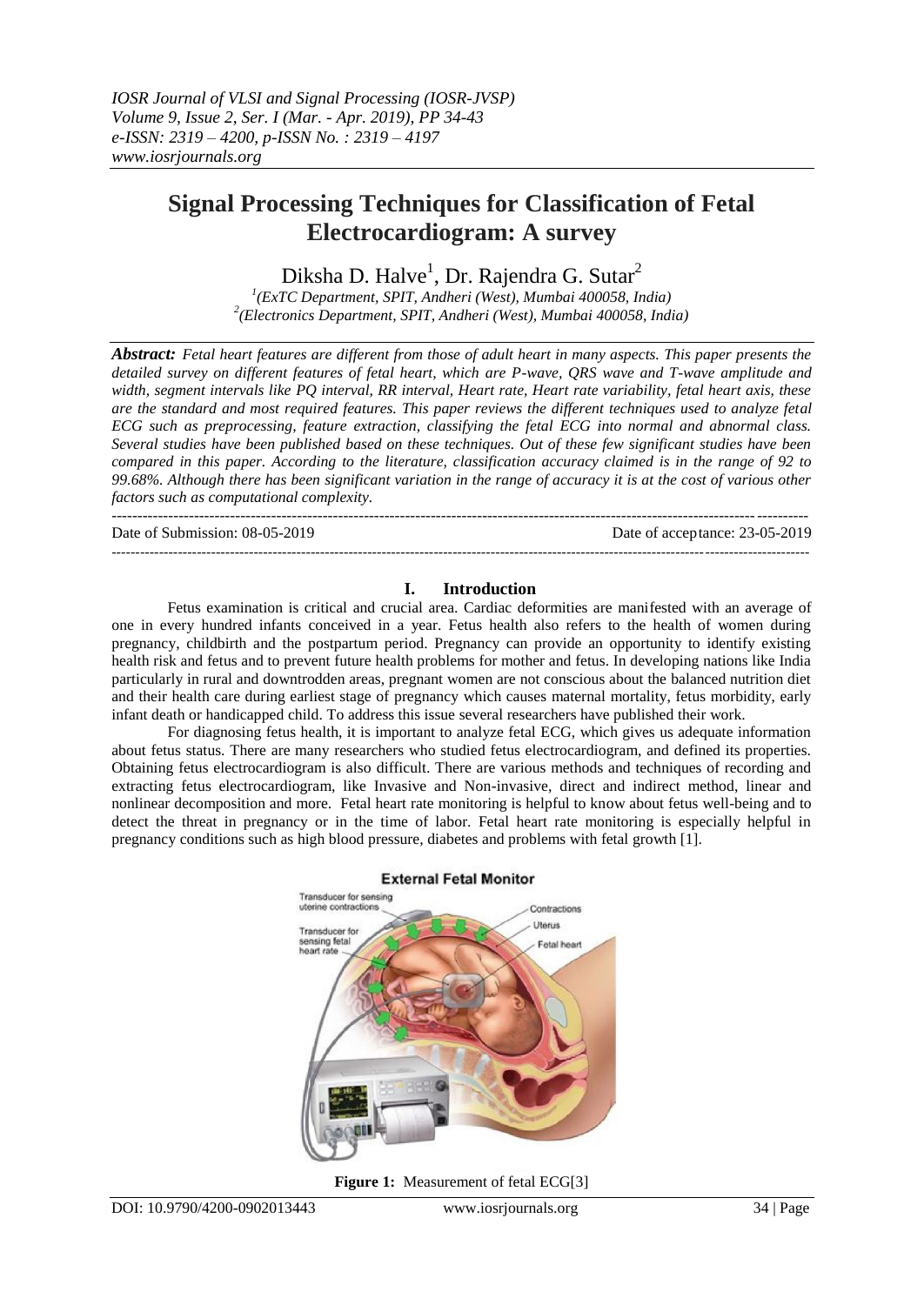According to [3][4] Fetal monitoring test includes:

- Non-stress test (it measures the fetal heart rate respect to fetal movements)
- Stress test (it is a procedure which provides diagnosis of possibility of coronary artery disease and probability of prognostic parameters like need for urgent surgery, risk of myocardial infarction, and sudden death)
- A contraction stress test (is a procedure which observes fetal heart rate with uterine contractions which are stimulated with methods of medication)
- A biophysical profile-BPP (it is a test which combines a non-stress test with ultrasound)

# **Methods of obtaining fetus ECG:**

**1. Invasive** (Internal fetal heart monitoring): Invasive diagnostic test is the type of medical test in which physicians use instrumentation to physically enter to the body. Electrocardiography (ECG) acquisition system uses contact method which makes electrode contact with human skin. A clinic ECG system uses an electronic transducer directly connected to fetal skin. Electrode with wire connected to the monitor and is joined to the fetal scalp through the cervical opening. Internal monitoring gives more consistent and accurate reading of the fetal heart rate compare to external monitoring because movement factors do not affect it. Invasive monitoring can be used when non-invasive monitoring of the fetal heart is in-adequate or closer and accurate readings are needed. With invasive monitoring, some slight discomfort during the insertion of the electrode may experience. Risks of invasive monitoring may include infection and bruising of the fetal scalp or other body part of fetus.



**Figure 2:** Maternal and fetal ECG[32]

**2. Non-invasive** (External fetal heart monitoring): It uses an instrument to listen and record fetal heartbeat through the mother's abdomen. A fetoscope (type of stethoscope) the most basic external monitor. Another type of monitor is Electronic Doppler ultra-sound device. As scalp electrodes fetoscope or Doppler ultrasound device can also be used to monitor the fetal heart rate at regular intervals during period of labor. An ultrasound transducer situated on mother's abdomen, conducts the sound of fetal heart to a computer. Pattern and rate of the fetal heart are display on the computer screen and printed on graph paper. Here no radiation used and no comfort affected by the application of the transducer on the abdominal or fetus skin but the elastic belts that hold the transducer in place around abdomen may give slight discomfort which can be readjusted to feel comfortable.

#### **Alternative measurement techniques for fetus monitoring:**

- 1. Echocardiography
- 2. Phonocardiography
- 3. Pulse oximetry
- 4. Cardiotocography
- 5. Magnetography

# **II. Adult Heart Properties**

Though adult heart and fetal heart are of same biological structure and same features but differs in terms feature values. Morphologically, adult and fetus ECGs have similar patterns, but the relative amplitudes and intervals of the fetal complexes go through considerable changes throughout pregnancy and even after birth. The most significant change concerns the T-wave, which is rather weak for fetus and newborn. An adult heart beats about 60 to 80 times per minute.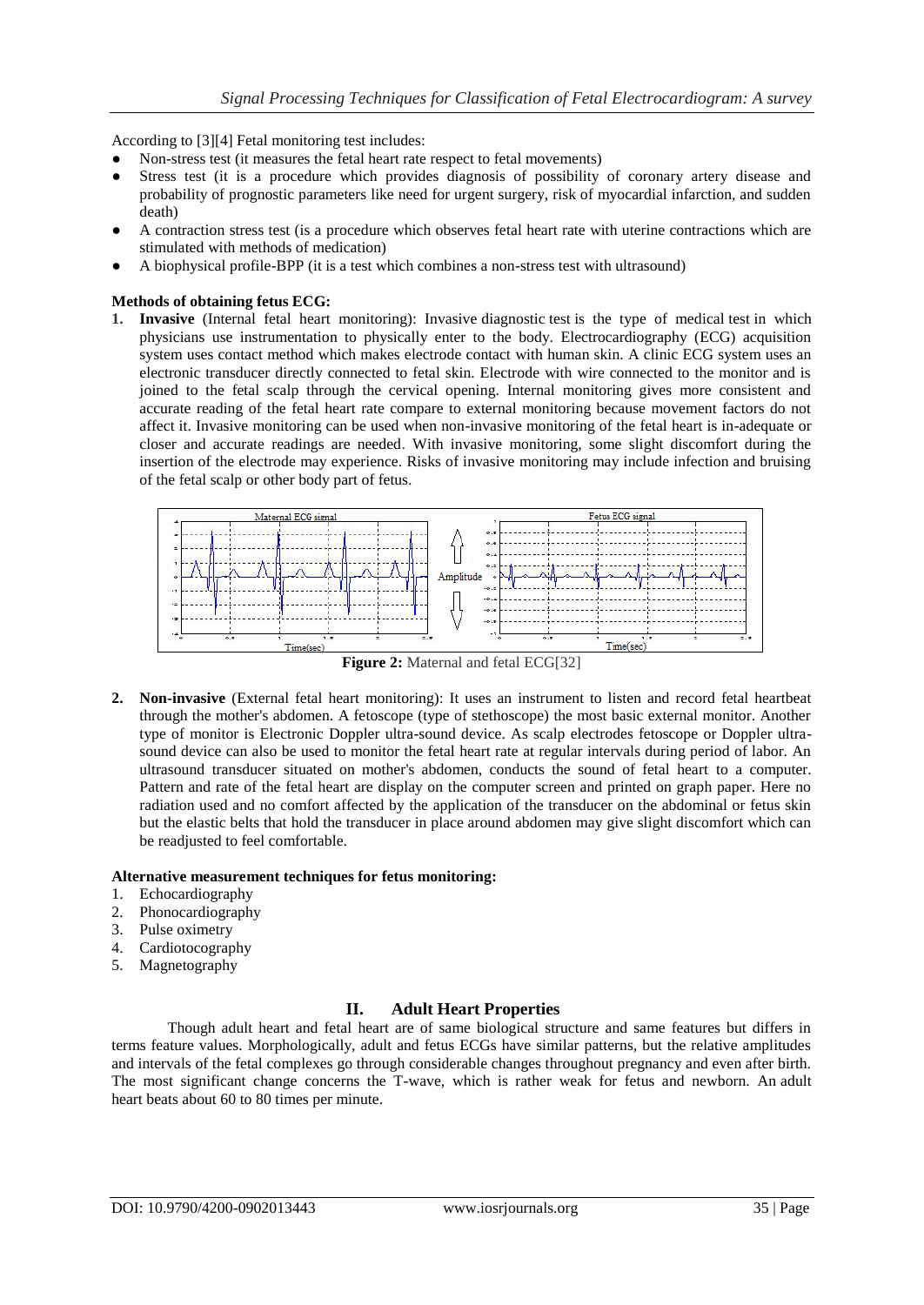

**Figure 3:** ECG P-QRS-T wave

In reference to above figure.. QRS normal amplitude is 2.5 - 3.0 mV. Segment intervals:

- RR-interval: 0.6-1.2 secs.
- P-wave:  $80 \text{ ms}$ .
- PR-interval: 120-200 ms.
- $\bullet$  PR-segment: 50-120 ms.
- QRS complex: 80-100 ms.
- ST-segment: 80-120 ms.
- T-wave: 160 ms.

# **III. Fetus Heart Properties**

There is some functional difference between fetal and the adult heart. It is known that left ventricle is responsible to pump blood to body and right ventricle does pumping of blood to lungs to get oxygen. For the fetus, placenta supplies oxygen, therefore pumping of blood to the lungs is no longer made for this purpose. Instead, both the ventricles pump blood throughout body including lungs [1][9]. For this, there used two shunts, the foramen ovale and the ductus arteriosus, that performs linking outgoing vessels of both the ventricles. This allows entering blood to the right atrium and bypasses pulmonary circulation. Similarly the ductus venosus avessel that bypasses blood through liver. It carries oxygen with nutrients and blood from the umbilical cord to right side of fetal heart [10]. This change slightly after birth, with the first breath the foramen oval closes and ductus arteriosus closes partially in just 10-15 hours post birth and closes completely up to three weeks. After cutting the umbilical cord when the blood flow between the mother and the fetus stops, theductus venosus also closes shortly [10].

# **Fetus ECG features values (standard):**

**P-wave:** Single ECG beat starts with P-wave, which is produced due to depolarization (contraction) of right and left atria. P-wave has normal amplitude of**0.05mv** [2].

**QRS complex:** This is the highest peak of ECG beat, consisting of Q-R-S waves combine and produces due to re-polarization (relaxation) of ventricles. Where, Q and S waves are having negative amplitude and R peak has highest amplitude of **0.25mV** [2].To obtain R-peak by Gaussian, Gaussian gives R wave, first derivative of Gaussian gives Q and S wave, and second derivativeof Gaussian gives Q-R-S wave, combination of these is used to describe the QRS complex.

**T-wave:** T-wave produces due to re-polarization of atria**.** Amplitude in adults is less than 5mm in limb leads, less than 15mm in precordial leads. Elevation in T-wave and ST-segment can cause fetal-Hypoxia, adultcoronary artery disease. Shape of ST- segment discriminates between fetus coping with normal stress of labour and in distress, which also includes persistent rising of T-wave amplitude, negative T-wave and depressed ST-segment**.** T wave abnormalities are peaked T-waves, hyperacute T-waves, inverted T-waves, biphasic T-waves, camel hump T-waves, flattened T-waves [11].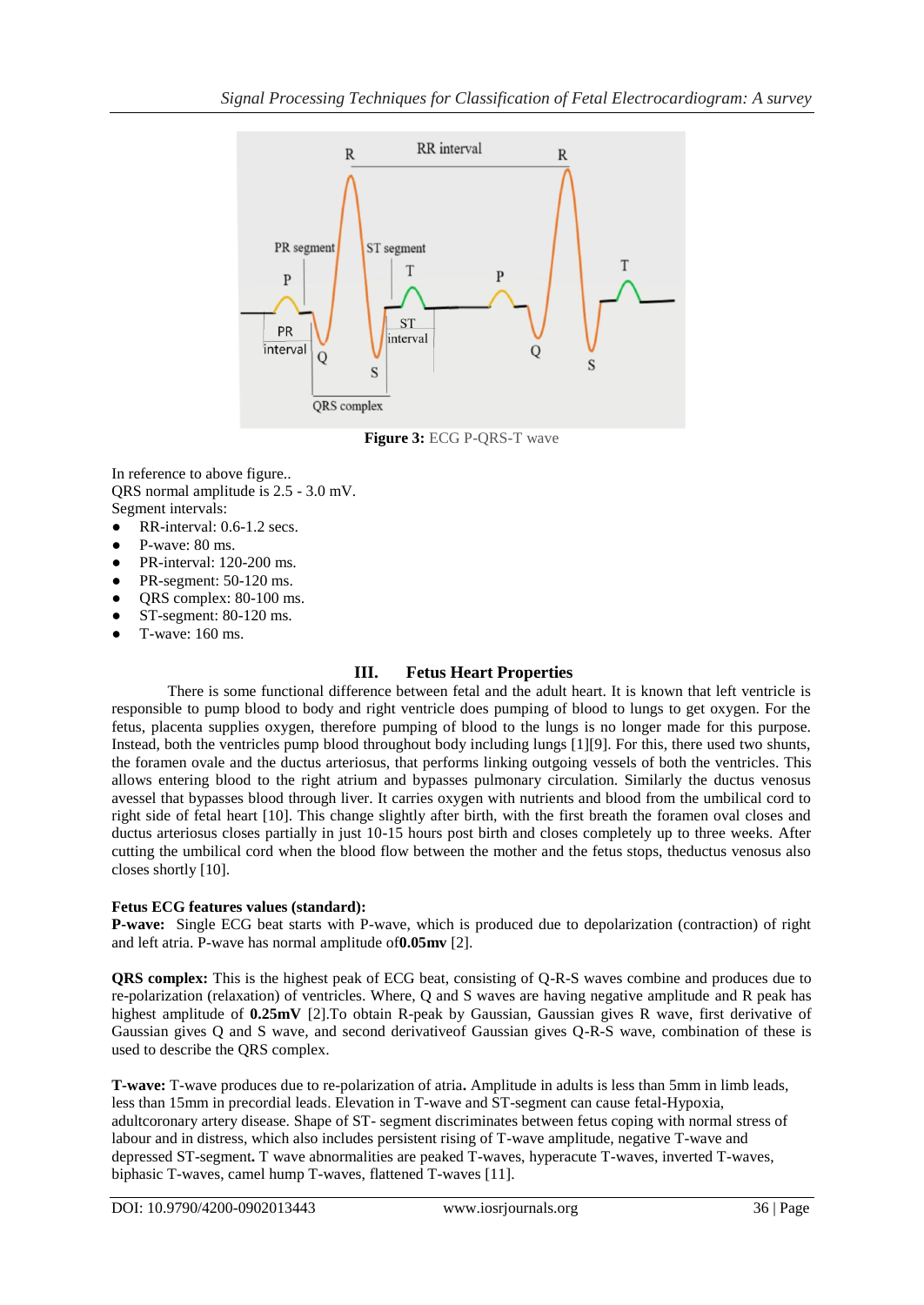**Heart rate and Heart rate variability:** Normal fetus heart rate is in between 120-160 beats per minute. However, FHR variations are different to fetus, children and adults, the FHR is known to possess periodic variations over the pregnancy [12]. Although, the HRV of fetus is less dynamic than HRV of an adult. As the fetal autonomic nervous system involves, the HRV pattern becomes more complex [13][14].It is also found that a number of heart rate accelerations and decelerations that a fetus undergoes per hour is related to its health, and is dependent on gestational age [16]. HRV features are useful to investigate effects of short term and long term stress using rodent model. It determines optimal HRV feature set by using algorithm called support vector machine-recursive feature elimination (SVM-RFE). According to [28][31] HRV features have their variants in time and frequency domain.

### **HRV time domain features:**

- Mean of RR interval (mRR)
- Standard deviation of RR interval (SDRR)
- HR mean (bpm)
- HR standard (bpm)
- Coefficients of variants of RR intervals (CVRR)
- RMSSD
- pNN5 (it defines the proportion of consecutive NN-intervals that differ by 5ms)
- RR triangular index

### **HRV frequency domain features:**

- VLF power
- LF power
- FH power
- nLF (normalized low frequency)
- nFH (normalized high frequency)
- $\ln(\frac{LF}{HF})$ , (the ratio of LF and HF calculated in terms of natural logarithms)

### **Segment Intervals:-**

- P-wave: 43.9ms
- ORS duration: 47.2ms or 0.12 seconds in adults
- T-wave:- 123.8ms
- RR interval:- 102.1ms

**Fetal Heart Axis:** Fetus facing the frontal plane is having heart axis +135<sup>0</sup>, fetus in vertex position rotates to face the sagital plane is having heart axis +90 $^{\circ}$ , while fetus opposing the frontal plane has heart axis of +45 $^{\circ}$ .

# **IV. Fetus Electrocardiogram Analysis Evolves**

In analyzing electrocardiogram there involves three step procedure. ECG signal goes through these steps and gives output in the form of feature set and a class of normality/abnormality. Raw ECG signal passes through the analyzing steps like preprocessing, feature extraction and classification.

| Pre-processing |                                                                                                                             |                        | <b>Feature Extraction</b>                                                                         |                        | Classification                                                                                                  |                             |
|----------------|-----------------------------------------------------------------------------------------------------------------------------|------------------------|---------------------------------------------------------------------------------------------------|------------------------|-----------------------------------------------------------------------------------------------------------------|-----------------------------|
| Raw<br>ECG     | Denoising $[29][30]$<br>1. Remove power line interference<br>2. Remove Baseline wander<br>3. Remove Electromyographic noise | Denoised<br><b>ECG</b> | 1. QRS (R-peak) detection $[18]-[27]$<br>2. HRV parameters[28][31]<br>3. Fetal movement detection | <b>ECG</b><br>Features | 1. Normal Heartbeat and Heartrate<br>2. Abnormality: [17]<br>a. Arrhythmic<br>b. AVRT<br>$c.$ AFI<br>d. Hydrops | <b>ECG</b><br><b>Status</b> |

| Figure 4: Block diagram of ECG signal processing |  |
|--------------------------------------------------|--|
|                                                  |  |

1. **Preprocessing:** Preprocessing is applied to remove noise from ECG signal which can include baseline wander, electromyographic signal, power line interference etc. [29] compares noise removal techniques and found low pass filter using Butterworth approximation is best suited filter to filter the ECG signal. Preprocessing is the first step in analyzing any signal as it removes noise and interference from the signal. Noises present in fetus ECG signal are baseline wander, power line interference, Myographic signal (muscle noise), maternal ECG signal etc. for obtaining fetus features it is recommended to have noiseless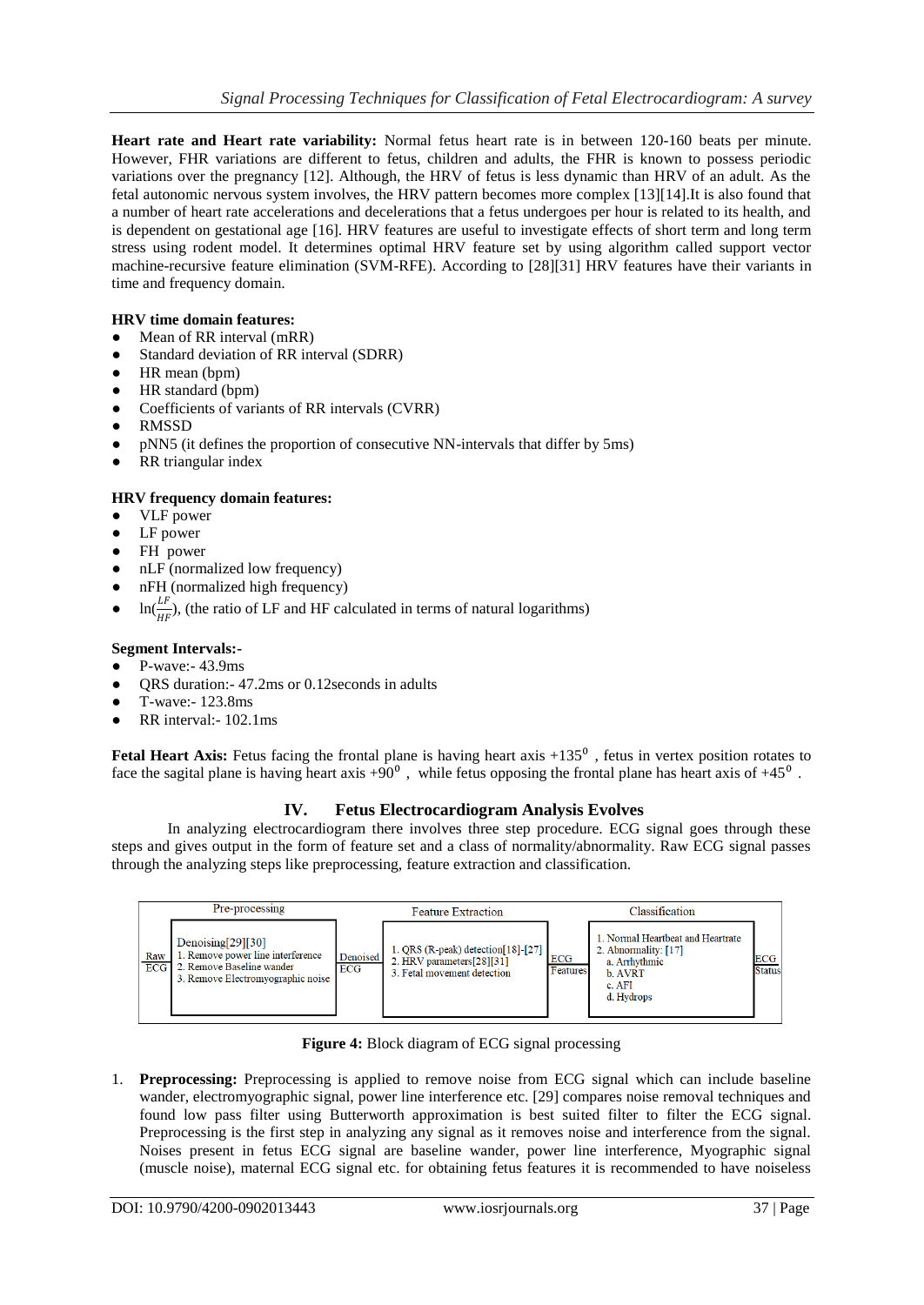fetal ECG. The techniques to de-noise ECG are RC low pass filter, Low pass filter using Butterworth filter, Low pass filer using Chebyshev approximation, RLC notch filter, Butterworth band reject filter[29], A fix lag Kalman smoother to remove powerline interference, non-linear Bayesian filter, Savitzky-Golay filter, adaptive least mean square (LMS) cancellation technique, FIR(finite impulse response) to remove baseline wander, IIR(infinite impulse response) to remove power line interference etc.. In [29] they have compared various filters, for testing they have taken the signal having different amplitude and frequency ranges and pass the signal through filters and found out Butterworth low pass filter more reliable among all, whereas Butterworth high pass filter creates more distortion and Chebyshev filter has poor response.

Butterworth low pass filter can e design using [B, A]= butter  $(n, w_n)$  [29] Where, n is the order of filter and  $w_n$  is the cutoff frequency B is numerator and A is denominator, the filter coefficients of length n+1

#### **De-noising with wavelet transform:**

In [23] they proposed discrete wavelet transform to address the problem of non-stationary nature of ECG signal, by this DWT characterization delivers stable feature to the variations of non-stationary ECG signal. It is derived from mother wavelet by translation and dilation operations Wavelet de-noising involves three processes which are Discrete wavelet transform (DWT), Inverse discrete wavelet transform (IDWT) and Thresholding.



**Figure 5:** wavelet transform de-noising evaluation diagram [30]

Wavelet transform is used to remove noises present in ECG signal which are baseline drift, myographic noises and power line interference. It takes ECG signal from standard database, mix it with these noises and obtain noised ECG signal (ECG  $x<sub>n</sub>$ n). This process is evaluated with the help of parameters like input and output SNR and mean square error:

Input SNR<sub>IN</sub>=  $10\log_{10}(\frac{\sum_{n} x2(n)}{\sum_{n} x2(n)}$  $\frac{\sum_{n} x_2(n)}{\sum_{n} r_2(n)}$ Output SNR<sub>OUT</sub> =  $10\log_{10} \left( \frac{\sum_{n} X_d^2(n)}{\sum_{n} (x_n - x_d)} \right)$  $\frac{\sum_{n} A_d(n)}{\sum_{n} (X_d(n)-X(n))^2}$ Mean square error MSE =  $\frac{1}{N} \sum_n$   $(x_d(n) - x(n))^2$ 

So, according to [30], there involves three steps in the working of wavelet transform de-noising which is as follows:

1. **Removal of Baseline wander:** for removing base line wander, use DWT to decompose the noisy ECG signal. The noise present is simulated with the sinusoidal signal having frequency range between 0-0.5Hz. The noisy ECG  $X_d(n)$  goes through 8 levels of approximation for removing noise under following formula:

 $X_d(n) = \sum_{k=1}^{k=8} D_k$ Where  $D_k$  has different frequency ranges between 0-0.5Hz at 8 different levels from k= 1 to 8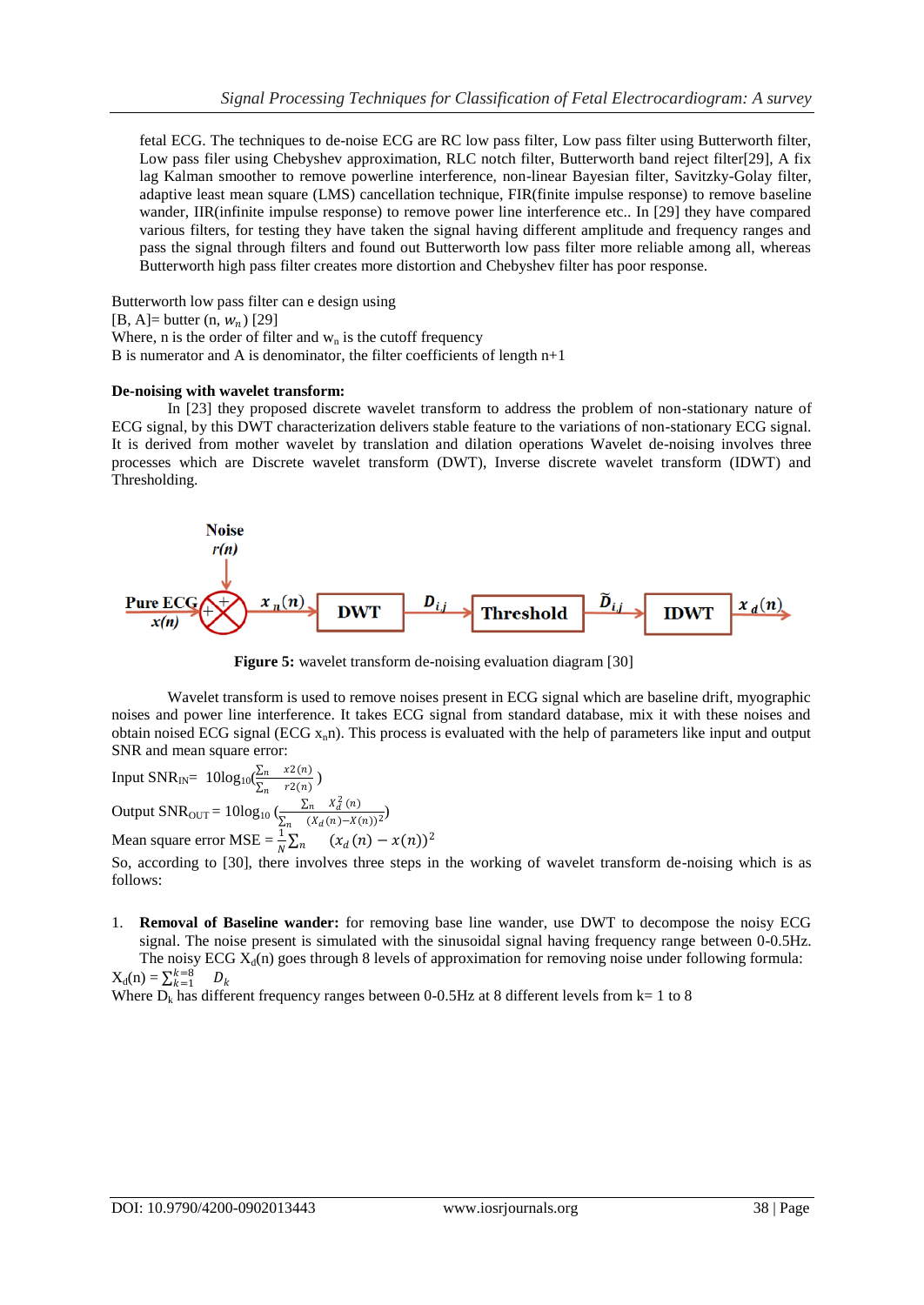

**Figure 6:** Removal of Baseline wander[30]

2. **Removal of EMG:** the EMG noise (electromyographic noise) contains additive Gaussian noise, to eliminate this DWT coefficients are used which are computed by different wavelets and to select best suited wavelet among all suggested, best thresholding method is used.



**Figure 7:** Removal of EMG noise simulation[30]

3. **Removal of power line interference:** To synthesize this noise, sinusoidal signal is superimposed on the ECG signal. Appropriate level of decomposition is selected on the basis of matching of frequency between superimposed signals. Here also thresholding is used to estimate the impact of noise on details coefficients which then used to reconstruct the de-noised ECG signal.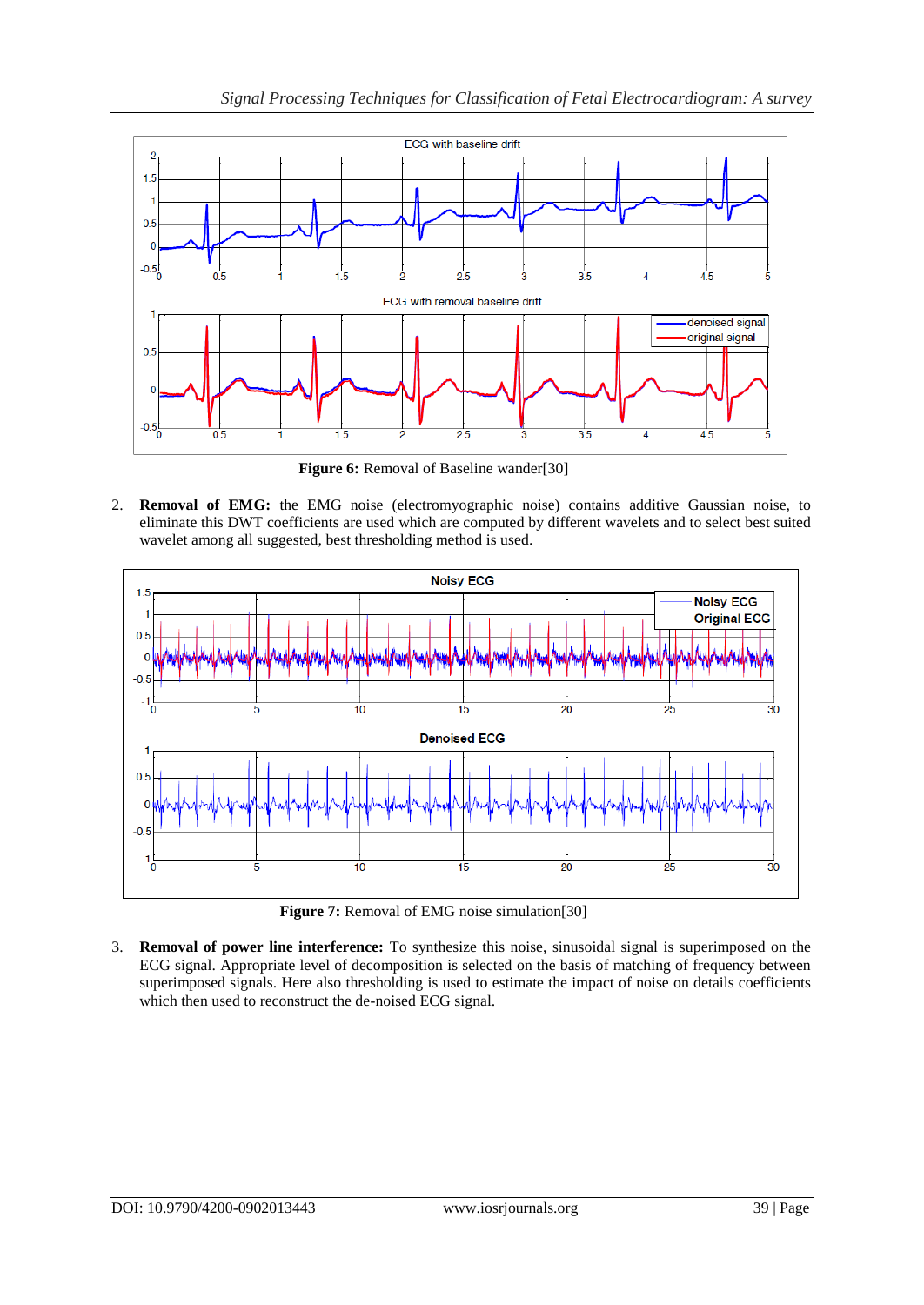

**Figure 8:** Removal of Power line interference

**2. Feature extraction:** For feature extraction some proposed techniques are PCA/ICA based feature extraction techniques, Wavelet transforms techniques, FPGA based separation techniques, techniques using compressed sensing, linear and non-linear decomposition techniques, feature extraction algorithms like MICA algorithm, pan-Tompkins algorithm, PTE algorithm. Among these many techniques of feature extraction, it is seen that wavelet transform used in [19][21][24][25] earned significant predictivity and accuracy around 92-99.68% when used with SVM and ANN classifiers. Whereas, variations of wavelet transform proposed in [22][23] uses mathematical approach and DWT thus found more complex and gives less predictivity. Once the signal is de-noised, feature extraction algorithm is applied on signal to get various essential features. There are various feature extraction techniques stated by researchers which on application on ECG signal give features like P-wave amplitude, QRS complex, T-wave amplitude, segment intervals like RR interval, fetal heart axis. These features can also be used to diagnose diseases.These techniques differ in feature selection techniques like PCA/ICA, wavelet transform based techniques, compressed sensing based techniques, method of adaptive noise canceller, high frequency removal using digital filter etc.



- Figure 9: FECG extraction on real ECG signal<sup>[33]</sup>
- **2.1 PCA/ICA based feature extraction technique:** PCA/ICA based feature extraction technique uses the famous Pan Tompkins QRS detection algorithm to attenuate maternal peaks from abdominal ECG which then leaves only significant fetal peaks in the signal.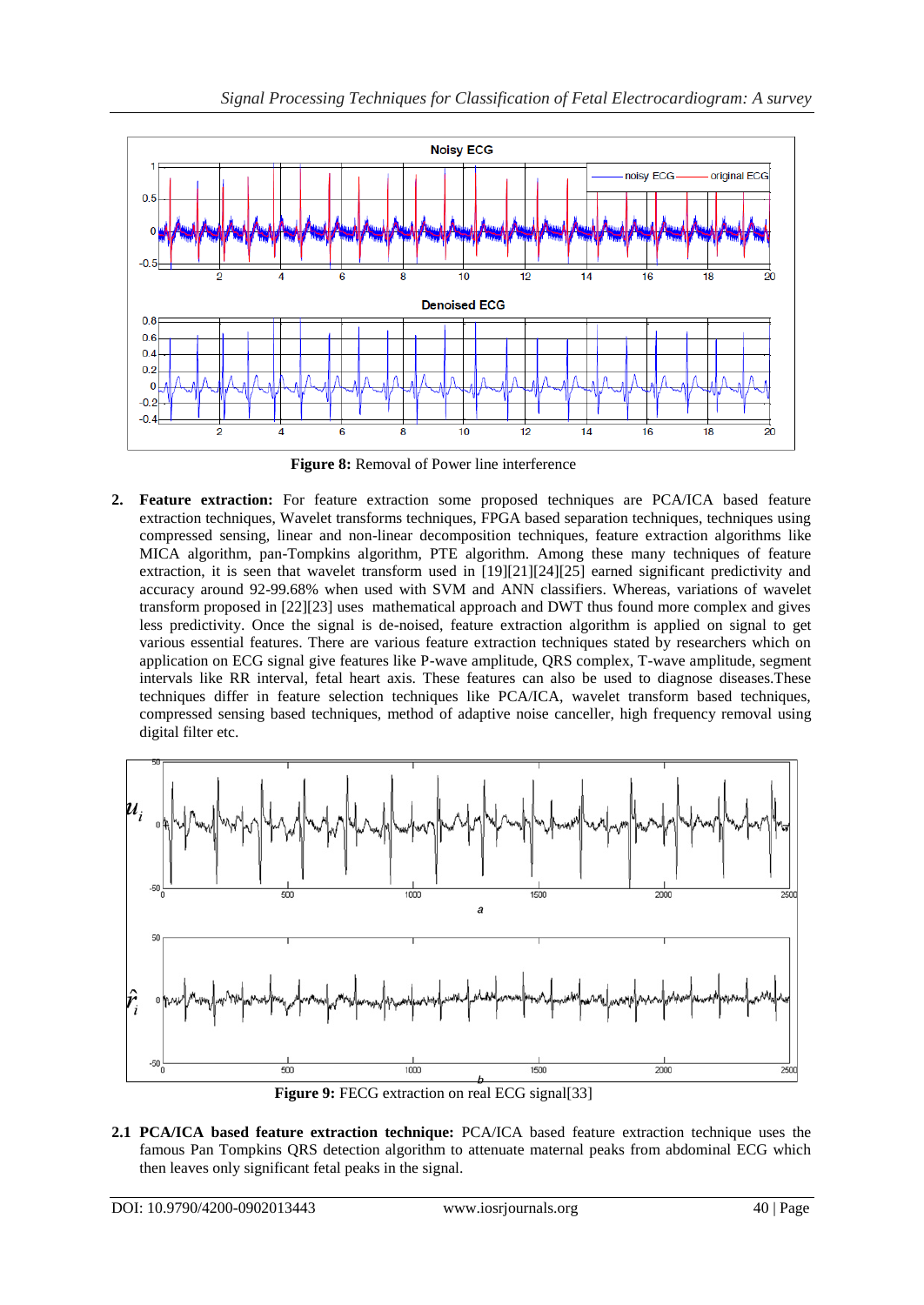### **Pan Tompkins algorithm:**

- 1. Band pass filtering: The band pass filter reduces the muscle noise, power line interference, base line wader and T-wave interference. Here passband of 5-15Hz is used.
- 2. Low pass filter: Here the cutoff frequency of 11 Hz and the gain of 36are taken. Filter processing delay is of 6 samples.
- 3. High pass filter: High pass filter design is done by subtracting output of first order low pass filter from output of all pass filter (the samples in original signal).
- 4. Derivative filter: signal derivative is used to provide the QRS complex slop information. The signal gets differentiated after filtering.
- 5. Squaring function: step after derivative is squaring function, which does nonlinear amplification of output of the derivative and makes all data points positive.
- 6. Moving window integration: from moving average integration, feature information of waveform is obtained in addition to slop of the R-wave.
- 7. Fiducial mark: it gives the temporal location of QRS complex and is obtained by rising edge of the waveform feature which can be mark as maximal slope or R-peak.
- 8. Adjusting the threshold: The highest among two thresholds in each of two sets is considered for the first analysis of a signal. Low threshold are results of the improvement of signal to noise ratio when de-noised by Band-pass filter. The lower threshold is considered if QRS complex is not detected during certain time period, so that a search back technique can be applied for detection of QRS complex.
- 9. T-wave identification: When an RR-interval is less than 360ms (it required being greater than 200 ms latency), a judgment is made to determine whether the identified wave is QRS complex or a T-wave. If the maximum slope occurred during this waveform is less than half of a QRS waveform preceding it, then it is identified to be a T-wave, otherwise it is noted as a QRS complex.

#### **2.2 Wavelet based feature extraction techniques:**

Wavelet decomposition can be used for noise removal as well as feature extraction. Combining with machine learning algorithm, wavelet can also be used for classification. In [18]-[27] they have discussed about wavelet and its decompositions used with various classifiers and compare the results they produced. In [20][21][22][26] they used wavelet transform for abnormal heart beat detection, QRS complex detection, Pwave detection and T-wave detection. Work performed in [19] they used two different feature extraction algorithms to obtain feature vector, which are wavelet transform and AR(auto regressive model). Support vector machine (SVM) with Gaussian kernel is implemented for further classification of heart rhythm. This gives efficiency of 99.68%.

Figure 10 shows comparison of various feature extraction techniques used in fetal ECG analysis alongwith their accuracy reported.



**Figure 10:** Comparison of feature extraction techniques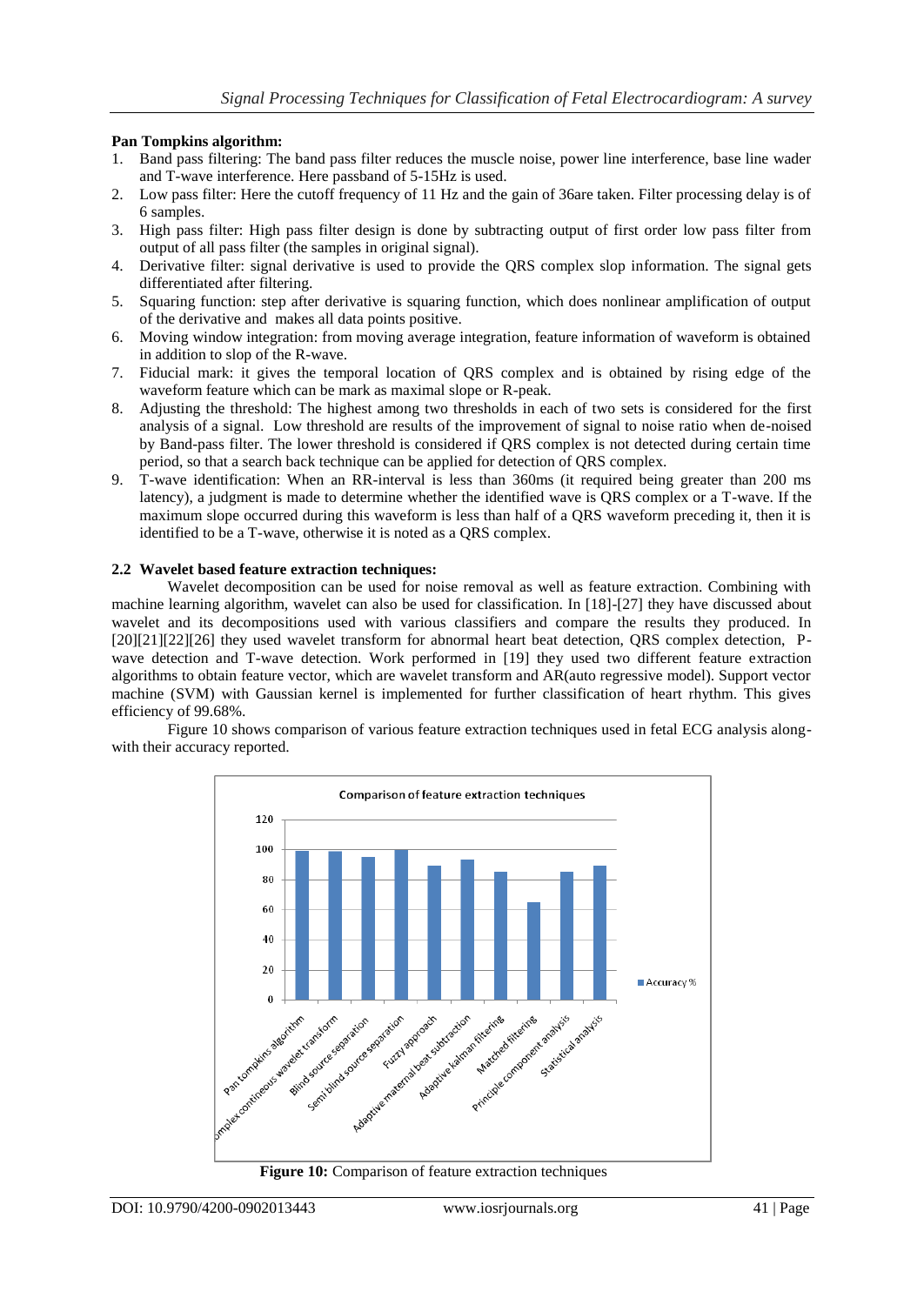3. **Classification:** After extracting features, to classify them in normal and abnormal class various classification techniques are proposed and studied by researchers which are SVM(support vector machine) classifier, LDA(linear descriminant analysis), Quadratic analysis, ANN/KNN classifier, Fuzzy decision classifier, Fuzzy KNN, Neuro Fuzzy etc. In [28] they have proposed SVM classifier and obtained accuracy of 96%. In classification step extracted fetal features are classified as normal and abnormal (arrhythmic) class. Mostly HRV (heart rate variability) features are considered as they are the most significant feature to take into account. SVM recursive feature elimination uses sequential backward elimination based on SVM. It develops individual multiclass SVM. SVM classifier has highest accuracy (93.11%) with an optimal HRV feature set consisting mRR, CVRR and SDRR as time domain features, whereas nLF and nHF are frequency domain features[31].Though there are many more machine learning tools for classification, SVM is proved to be most reliable and efficient classifier. SVM is a popular machine learning algorithm used for pattern recognition, object identification, image segmentation, character recognition and classification. SVM classifier utilizes complex features to classify ECG into normal/abnormal class by the process of clustering, classification and ranking. The process of separating values and grouping performed by decision function between these two classes. Weight and bias values is applied in classification process to minimize the cost function [28].

#### **Consequences of abnormal feature values:**

Whenever classifier classifies abnormal beats that means it is threat to human health. Abnormal feature values are the indications of cardiac diseases which are necessary to cure. Some cardiac diseases are mentioned below [17]:

- 1. AVRT (Atrioventricular Reciprocating Tachycardia): If Heart rate>200bpm, which can cause Rapid heart rates, Abnormal electric connection in heart(creates extra connection between one of atria and one of ventricles)
- 2. AVRT creates extra connection between upper atria and lower ventricle, called "accessory gateway" which is abnormal connection. Normal electric connection between atria and ventricle which consist of AV node and its bundle, is the normal cardiac conducting system
- 3. AFI (Atrial Flutter): If Atrial rate>300bpm, this causes premature delivery, hydrops, fetal death, If heart rate goes 300-600bpm, cause fetal tachyarrhythmia.
- 4. Hydrops: Hydrops fetalis is a life threatening problem of severe edema (swelling) in fetus and newborn  $[17]$ .
- 5.

### **V. Conclusion**

As summary of this review paper, we observe difference between maternal and a fetus heart properties with different feature sets. Alongside, we discuss and compare various techniques and algorithms to process fetus Electrocardiogram and obtained its feature values. This processing includes preprocessing, feature extraction and classification. Also we discuss the cardiac diseases that can occur as result of abnormal feature values. From this study it is seen that existing fetus ECG processing techniques are having accuracy in the range of 92 to 99%, among which Pan Tompkins algorithm is having highest accuracy of 99.3%. Also, among all studied classifiers SVM classifier is the most reliable classifier proven up to date having accuracy 96%.

#### **References**

- [1]. Kim M. J. Verdurmen, CarlijnLempersz, Rik Vullings, Christian Schroer, TammoDelhaas, Judith O. E. H. van Laar and S. GuidOei, "Normal ranges for fetal electrocardiogram values for the healthy fetus of 18–24 weeks of gestation: a prospective cohort study ", *Verdurmen et al. BMC Pregnancy and Childbirth (2016) 16:227*.
- [2]. Raviranjan Gupta, "Fetal ECG Extraction Methods", thesis in *National Institute of Technology Rourkela, 2015.*
- [3]. Cardiovascular Consultants; 2006. Physiology. [Online]. Available: http://www.cardioconsult.com/Physiology/
- [4]. Einthoven W. Uber die Form des menschlichen electrocardiograms, Arch Gesamte Physiol.1895; 60:101–123
- [5]. Hurst JW, "Naming of the waves in the ECG, with a brief account of their genesis". *Circulation. Nov; 1998 98(no. 18):1937–1942. [PubMed: 9799216]*.
- [6]. Ihara Z, van Oosterom A, Hoekema R, "Atrial repolarization as observable during the PQ interval", *in Journal of Electrocardiology. 2006; 39:290–297. [PubMed: 16650429]*.
- [7]. Barr, R. Genesis of the electrocardiogram. In: Macfarlane, PW.; Lawrie, TTV., editors. Comprehensive Electrocardiology. Vol. ch. 5. Oxford: Pergamon Press; 1989. p. 129-151.
- [8]. Stinstra, J. PhD dissertation. University of Twente; Enschede, The Netherland: 2001. "Reliability of the fetalmagnetocardiogram", [Online]. Available[: http://doc.utwente.nl/35964/](http://doc.utwente.nl/35964/)
- [9]. Sexton, MJ. Latson, LA. 'Fetal blood flow. Healthwise', Inc.; October. 2005 [Online]. Available: <http://www.memorialhermann.org/>
- [10]. Dr Ed Burns, "T wave", published in *LITFL Medical Blog: ECG Library Basics* 25th march 2019
- [11]. Hornberger, and LK. Sahn, DJ. "Rhythm abnormalities of the fetus Heart", Oct.2007 p. 1294-1300. [Online]. Available: <http://dx.doi.org/10.1136/hrt.2005.069369>
- [12]. Van Leeuwen P, Lange S, Bettermann H, Grönemeyer D, and Hatzmann W. "Fetal heart rate variability and complexity in the course of pregnancy", Early Hum Dev. Apr; 1999 54(no. 3):259–269. [PubMed: 10321792]